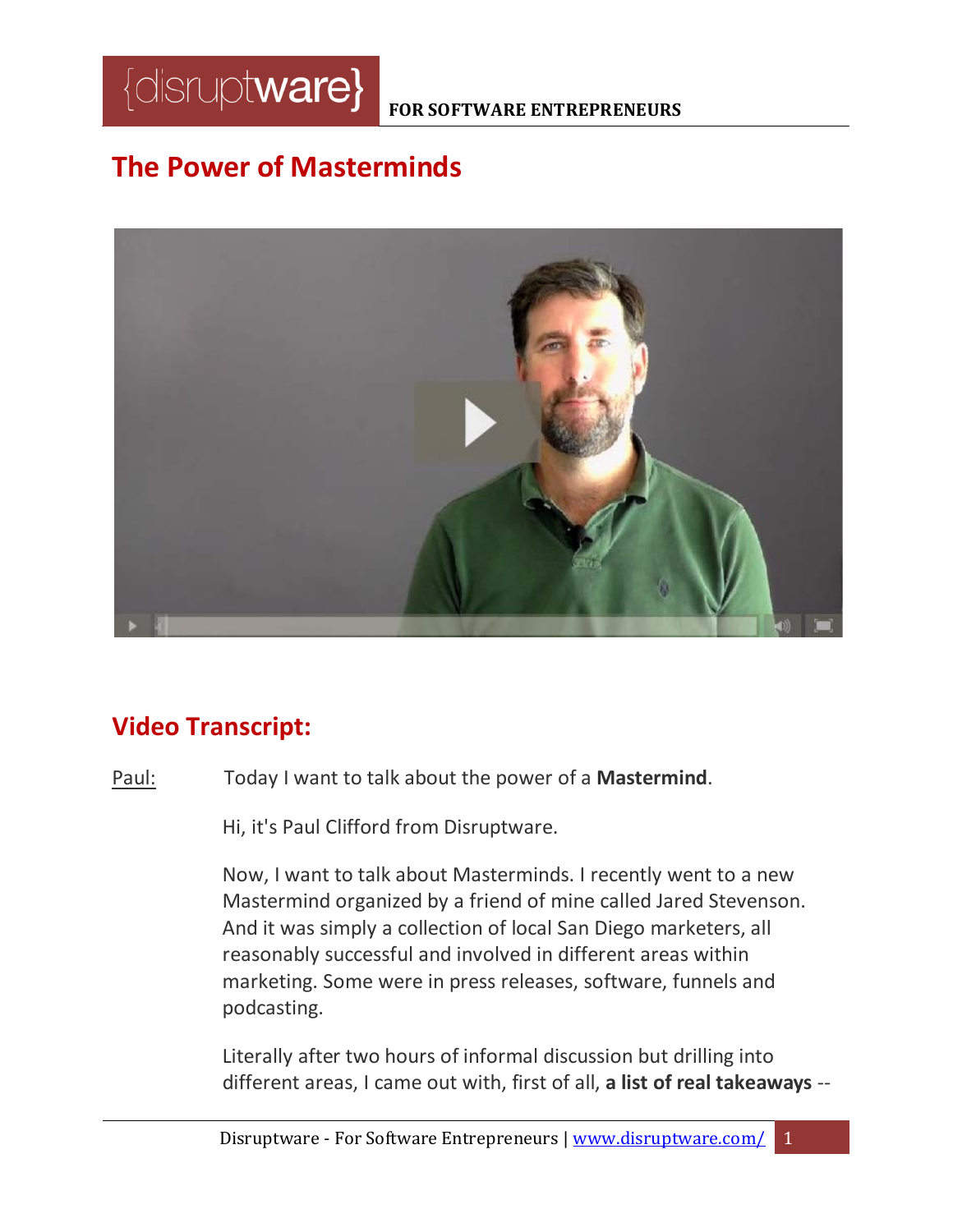### **FOR SOFTWARE ENTREPRENEURS**

 $\{$ disrupt**ware** $\}$ 

things that I can put into action right away. Two, **it strengthened my relationships with those people**. I knew a lot of them anyway, but working together as a Mastermind is very, very powerful. Three, it gives you a huge energy and motivation to grow your business or helps you keep aligned or ensuring that you're doing the right thing with the strategies that you're choosing to follow.

Just as a reminder, the concept of the Mastermind came from the famous book by [Napoleon Hill](http://www.amazon.com/Think-Grow-Rich-Napoleon-Hill/dp/1604591870/ref=sr_1_1?s=books&ie=UTF8&qid=1399035094&sr=1-1&keywords=think+and+grow+rich) "Think and Grow Rich." He defined it as **a coordination of knowledge and effort in a spirit of harmony between two or more people for the attainment of a definite purpose**. And essentially it is the best investment you can make in growing your business. That two hours is probably worth months and months of training. You can get knowledge very, very quickly, indeed. And it's all because you're with a group of people who are all on the same mission.

The other side benefit is they're all entrepreneurs. So, **they all have the same sort of belief systems that you do**, which is very different from 99.9% of the rest of the world who are in their corporate jobs, and that's all they know. They don't know entrepreneurship. So, when you're sharing time with those people – and remember the famous Jim Rohn expression, or saying, where **you are the average of the five people you spend the most time with**. So, when you're in these Masterminds with these people, your level of success will go up without question.

So, look at the people in your world, and decide where you're spending your time, and **decide whether it's the right group of people that you are spending that time with**. And instead look for other Masterminds and groups of people who are all on the same mission as you. That can be an online community like Disruptware. It can be a physical Mastermind or group. **Or you can create one yourself**. You'll find you'll get huge energy. Your business will grow. Your learning will grow. The benefits far outweigh the amount of time and investment that you put into it. So, that's my takeaway